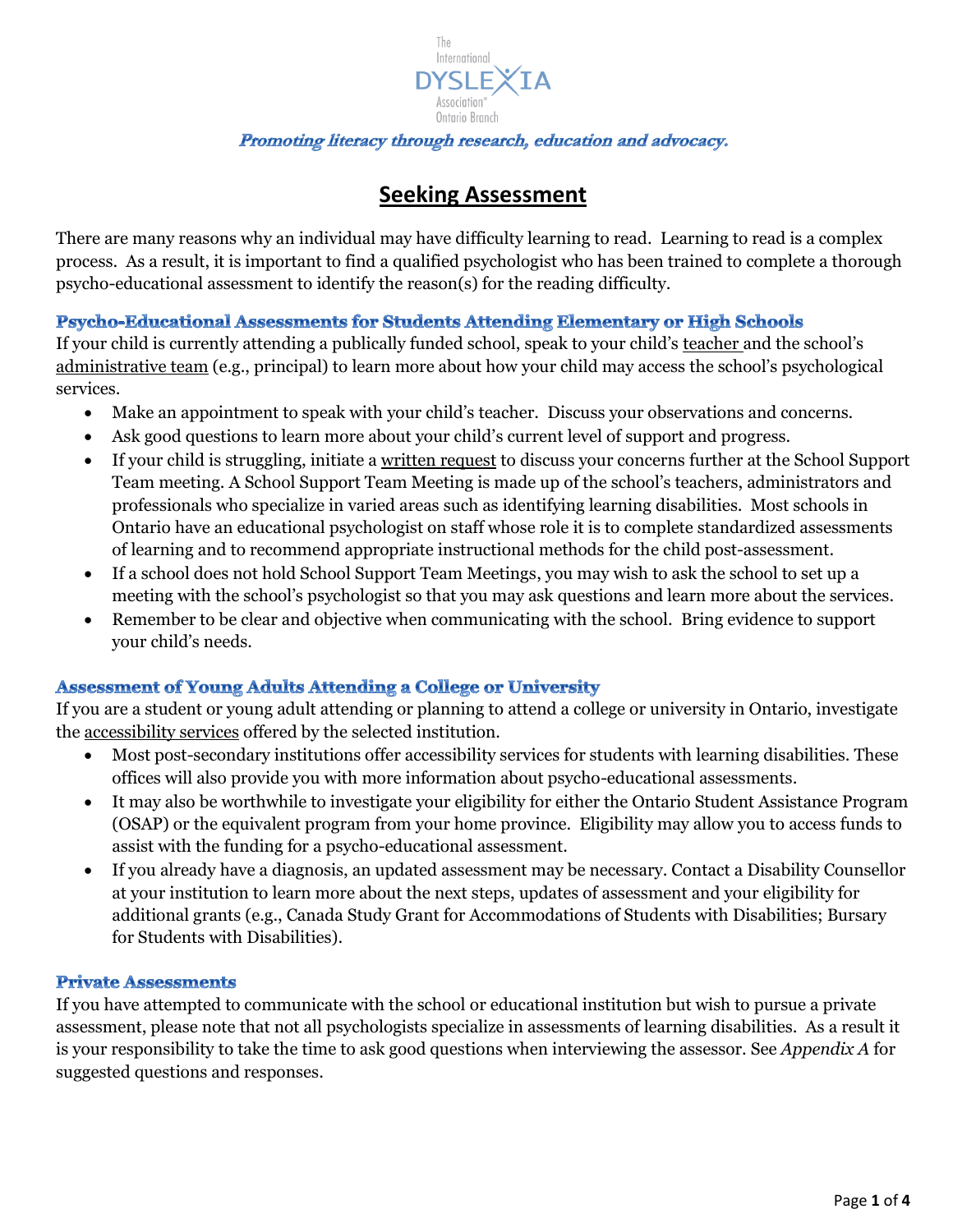

# **Seeking Assessment cont'd**

### To find a private practitioner you may wish to:

(Please note to check with your insurance company to see if and how much of the assessment will be covered.)

- Speak to your family doctor to see if he or she may initiate a referral to an assessment clinic or psychologist;
- Self-refer to teaching institutions that provide psycho-educational assessments to students with learning difficulties if you live in the Greater Toronto Area. These clinics offer services that are provided by graduate students of psychology under the supervision of registered psychologists. Services are provided at a reduced fee;

Faculty of Health, York University **Example 20** University of Toronto [416-736-2100 x 30428](tel:416-736-2100%2C%20x%2030428) 416-978-0620

York University Psychology Clinic **Comediate CIST** OISE Counseling and Psycho- educational Clinic

Contact individuals on ONBIDA's Assessor List (See *Appendix B*);

 Contact the Ontario Association of Psychologists to find a practitioner in your area. The College of Psychologists of Ontario Suite 500 – 110 Eglinton Avenue West Toronto, Ontario M4R 1A3 Tel: (416) 961-8817/(800) 489-8388 Fax: (416) 961-2635 E-mail: [cpo@cpo.on.ca](mailto:cpo@cpo.on.ca)

#### **After the Assessment**

Once a formal psycho-educational assessment has been completed, the report should be shared and discussed with the school. Additional recommendations such as increased support in a special education class, development of an individual education plan or putting together an application to present the findings in front of an Identification, Placement and Review Committee for formalizing a diagnosis and classroom placement may be made.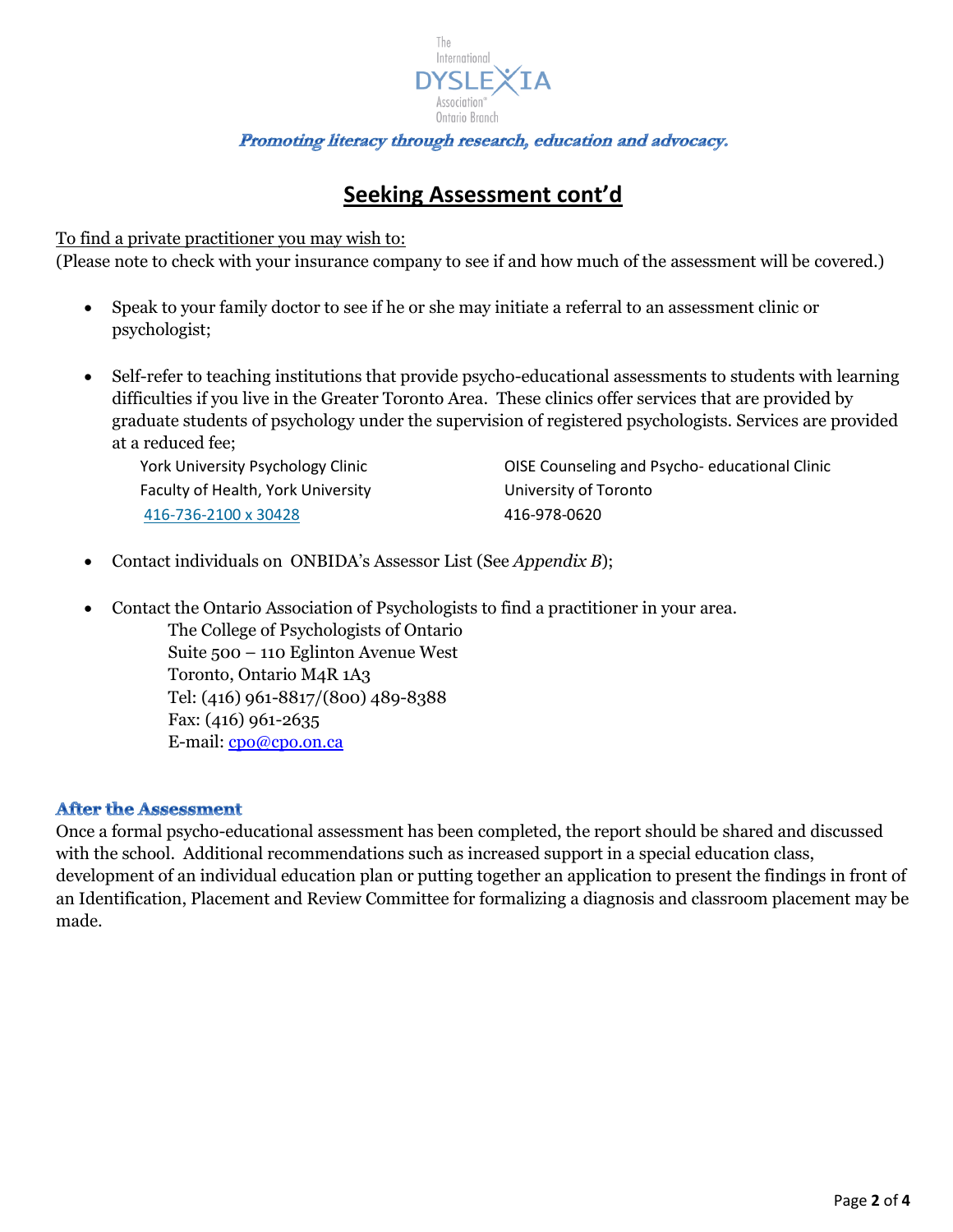

#### **International Dyslexia Association Disclaimer:**

The Ontario Branch of the International Association (ONBIDA) supports efforts to provide individuals with dyslexia and their families with appropriate information regarding reading instruction and formal identification of individuals with reading difficulties. The Association; however, does not endorse any specific program, speaker, individual, product or instructional methods or materials, noting that there are a number of such which comprise of the critical components of instruction and identification as defined by IDA and reading research. While we cannot and do not make personal recommendations for your specific need, we do provide you with some guiding questions/suggestions to facilitate your initial discussion with an assessor or clinic. Please remember that the final decision must be and is your own. ONBIDA is not responsible nor may be held accountable for any pending outcomes.

## **APPENDIX A: Suggested Questions and Possible Responses**

**In your field, what is your area of focus or expertise?** *Possible Response: Any response relating to assessing learning disabilities or identifying why individuals have difficulty learning or keeping up in school.* 

**What age group of individuals do you work with most often?** *Possible Response: The assessor should have experience working with children within your child's age range.* 

**Have you worked with individuals who have reading difficulties in the past?** *Response: Yes.*

**Do you use the term dyslexia in your reports? If not how do you discuss specific difficulties in your report?** *Possible Response: The answer may vary depending on the results of the assessment. Reading difficulties are complex and not all people with reading difficulties have dyslexia. The assessor may also indicate that if the difficulty is specific, the term 'dyslexia' is synonymous with the term 'specific learning disability in the area of reading'.*

**Will you be assessing both cognitive skills and academic skills?** *Response: The school system will require that the psychologist completes a detailed cognitive assessment as well as academic testing (math, reading, spelling, writing) to determine the child's grade level achievement. Testing cognition alone without academics will not provide the school with sufficient information. Additional testing will be required prolonging the process.*

**How many sessions does it take to complete an assessment?** *Possible Response: A comprehensive test requires more than one session to complete. In addition, the psychologist should take a thorough background history and request documentation from the school (e.g., report cards, a letter from the teacher, speech and language assessment) to better understand the needs of your child.*

**How much do you charge and does your fee include a written report?** *NOTE: A written report is necessary to share with the school.*

**Will you be providing specific recommendations in your report (e.g., proceed to an Identification and Placement Review Committee for formal identification)?** *Possible Response: If the psychologist communicates a diagnosis, that diagnosis must be clearly stated in the report and recommendations should directly reflect the diagnosis.*

**Will you be recommending specific strategies or instructional methods (e.g., systematic and explicit instruction in phonics and phonemic awareness)?** *Possible Response: If a diagnosis is communicated, the psychologist's report is used to develop additional legal documents (e.g., Individual Education Plan). The more specific the recommendations are regarding instructional methods or approaches the more effective the IEP will be.*